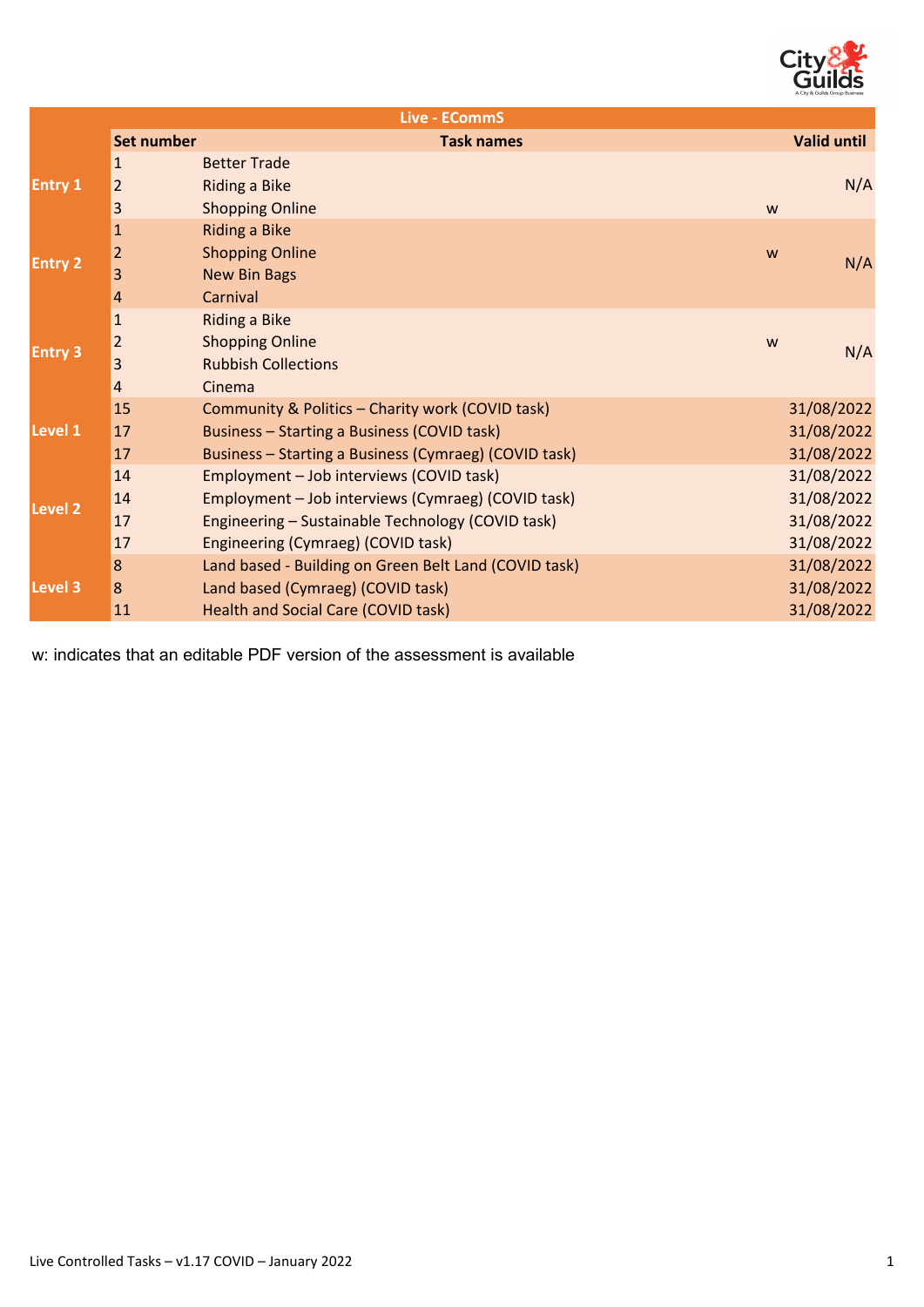

| <b>Live - EAONS</b> |                 |                                                          |                    |  |  |
|---------------------|-----------------|----------------------------------------------------------|--------------------|--|--|
|                     | Set number      | <b>Task names</b>                                        | <b>Valid until</b> |  |  |
| <b>Entry 1</b>      | 1 Mobile phone  | W                                                        |                    |  |  |
|                     | 2 Shopping      |                                                          | N/A                |  |  |
|                     |                 | 3 Visit to the museum                                    |                    |  |  |
| <b>Entry 2</b>      | 1 Mobile phone  | W                                                        | N/A                |  |  |
|                     | 2 Storage       |                                                          |                    |  |  |
| <b>Entry 3</b>      | 1 Mobile phone  | W                                                        |                    |  |  |
|                     |                 | 2 Working at the museum                                  | N/A                |  |  |
|                     | 3 Garden Centre |                                                          |                    |  |  |
| Level 1             |                 | 14 Sport & Leisure - Warm Weather Training (COVID task)  | 31/08/2022         |  |  |
|                     |                 | 15 Construction - Building Houses (COVID task)           | 31/08/2022         |  |  |
|                     |                 | 15 Construction - Building Houses (Cymraeg) (COVID task) | 31/08/2022         |  |  |
| Level 2             |                 | 14 Sport & Leisure - Fitness Programme (COVID task)      | 31/08/2022         |  |  |
|                     |                 | 15 Construction - Housing Development (COVID task)       | 31/08/2022         |  |  |
|                     |                 | 15 Housing Development (Cymraeg) (COVID task)            | 31/08/2022         |  |  |
| <b>Level 3</b>      |                 | 14 Engineering - General Adhesives Ltd (COVID task)      | 31/08/2022         |  |  |
|                     |                 | 15 Travel & Tourism - Staycation (COVID task)            | 31/08/2022         |  |  |
|                     |                 | 15 Travel & Tourism - Staycation (Cymraeg) (COVID task)  | 31/08/2022         |  |  |

w: indicates that an editable PDF version of the assessment is available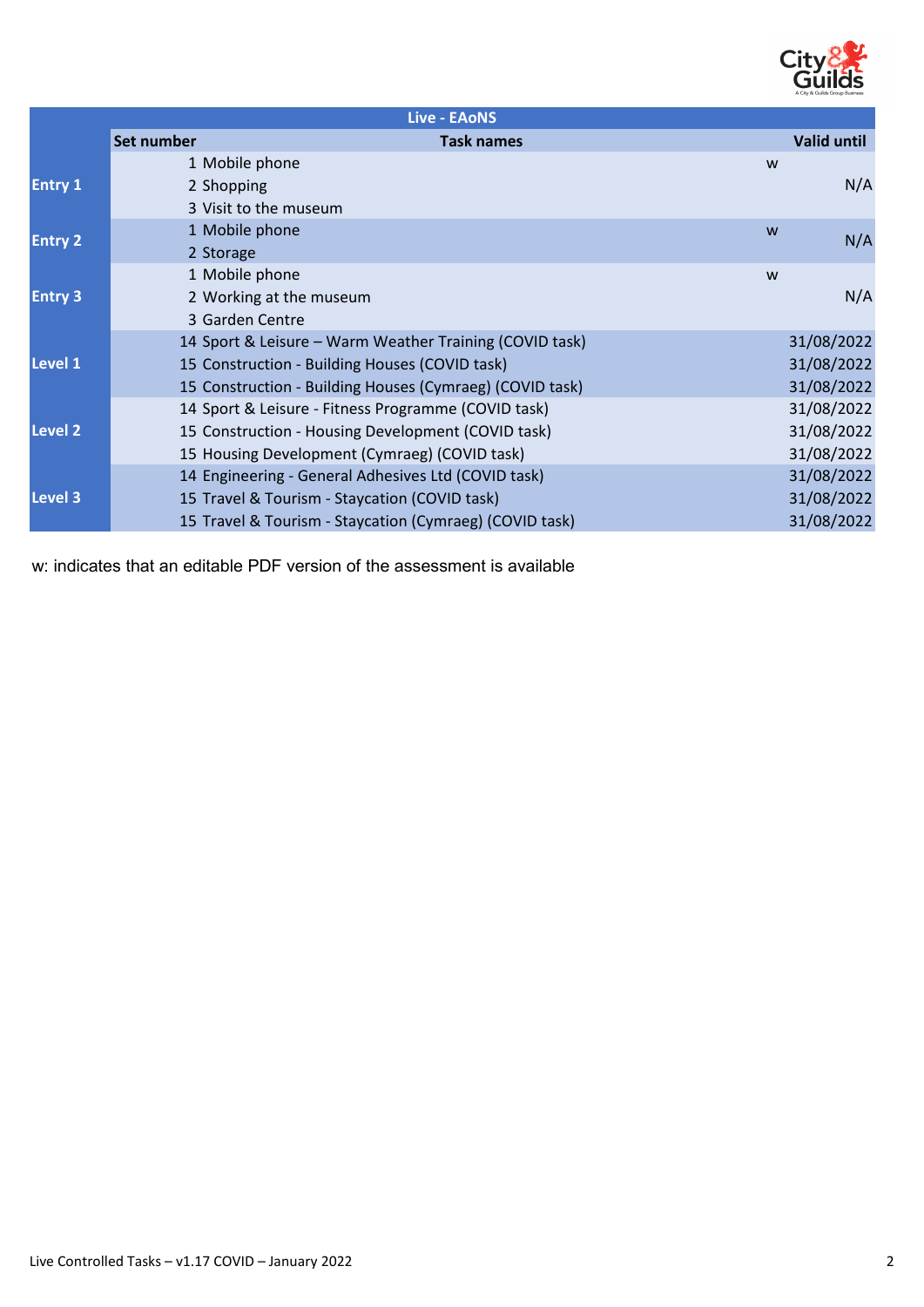

|                |                   | $Live - EDLS$                                                   |                    |
|----------------|-------------------|-----------------------------------------------------------------|--------------------|
|                | <b>Set number</b> | <b>Task names</b>                                               | <b>Valid until</b> |
| <b>Entry 1</b> |                   | 13 Employment - Skills for work (COVID task)                    | 31/08/2022         |
|                |                   | 14 Health & Fitness (COVID task)                                | w 31/08/2022       |
|                |                   | 15 Land Based - Garden Plants (COVID task)                      | 31/08/2022         |
|                |                   | 16 Politics - How Do I Vote? (COVID task)                       | 31/08/2022         |
| <b>Entry 2</b> |                   | 13 Politics - Local Member of Parliament (COVID task)           | 31/08/2022         |
|                |                   | 14 Employment - Local Cinema (COVID task)                       | w 31/08/2022       |
|                |                   | 15 Land Based - Grow Your Own Vegetables (COVID task)           | 31/08/2022         |
|                |                   | 16 Sport & Leisure - Sporting Event (COVID task)                | 31/08/2022         |
| <b>Entry 3</b> |                   | 13 Health & Fitness - Health & Wellbeing (COVID task)           | 31/08/2022         |
|                |                   | 14 Health & Safety - Personal Protective Equipment (COVID task) | w 31/08/2022       |
|                |                   | 15 Health - Protecting Your Skin (COVID task)                   | 31/08/2022         |
|                |                   | 16 Politics - Pressure Groups (COVID task)                      | 31/08/2022         |
|                |                   | 11 Automotive - Preparing cars for the Winter (COVID task)      | w 31/08/2022       |
| Level 1        |                   | 12 Hair and Beauty - Washing Hair (COVID task)                  | 31/08/2022         |
|                |                   | 13 Public Services - Driving Accidents (COVID task)             | 31/08/2022         |
|                |                   | 13 Public Services - Driving Accidents (Cymraeg) (COVID task)   | 31/08/2022         |
|                |                   | 14 Social Care - Social Care (COVID task)                       | w 31/08/2022       |
|                |                   | 14 Social Care - Social Care (Cymraeg) (COVID task)             | w 31/08/2022       |
|                |                   | 14 Public Services - Emergency Response (COVID task)            | w 31/08/2022       |
| <b>Level 2</b> |                   | 14 Public Services - Emergency Response (Cymraeg) (COVID task)  | w 31/08/2022       |
|                |                   | 15 Childcare - Childcare Routines (COVID task)                  | 31/08/2022         |
|                |                   | 17 Design - Interior Design (COVID task)                        | 31/08/2022         |
| <b>Level 3</b> |                   | 11 Food & Drink - Food Hygiene (COVID task)                     | w 31/08/2022       |
|                |                   | 12 Business Admin - Data Protection (COVID task)                | w 31/08/2022       |
|                |                   | 13 Working in Healthcare (COVID task)                           | 31/08/2022         |
|                |                   | 13 Working in Healthcare (Cymraeg) (COVID task)                 | 31/08/2022         |
|                |                   | 14 Creative Industries - Open Mic (COVID task)                  | w 31/08/2022       |
|                |                   | 14 Creative Industries - Open Mic (Cymraeg) (COVID task)        | w 31/08/2022       |

w: indicates that an editable PDF version of the assessment is available